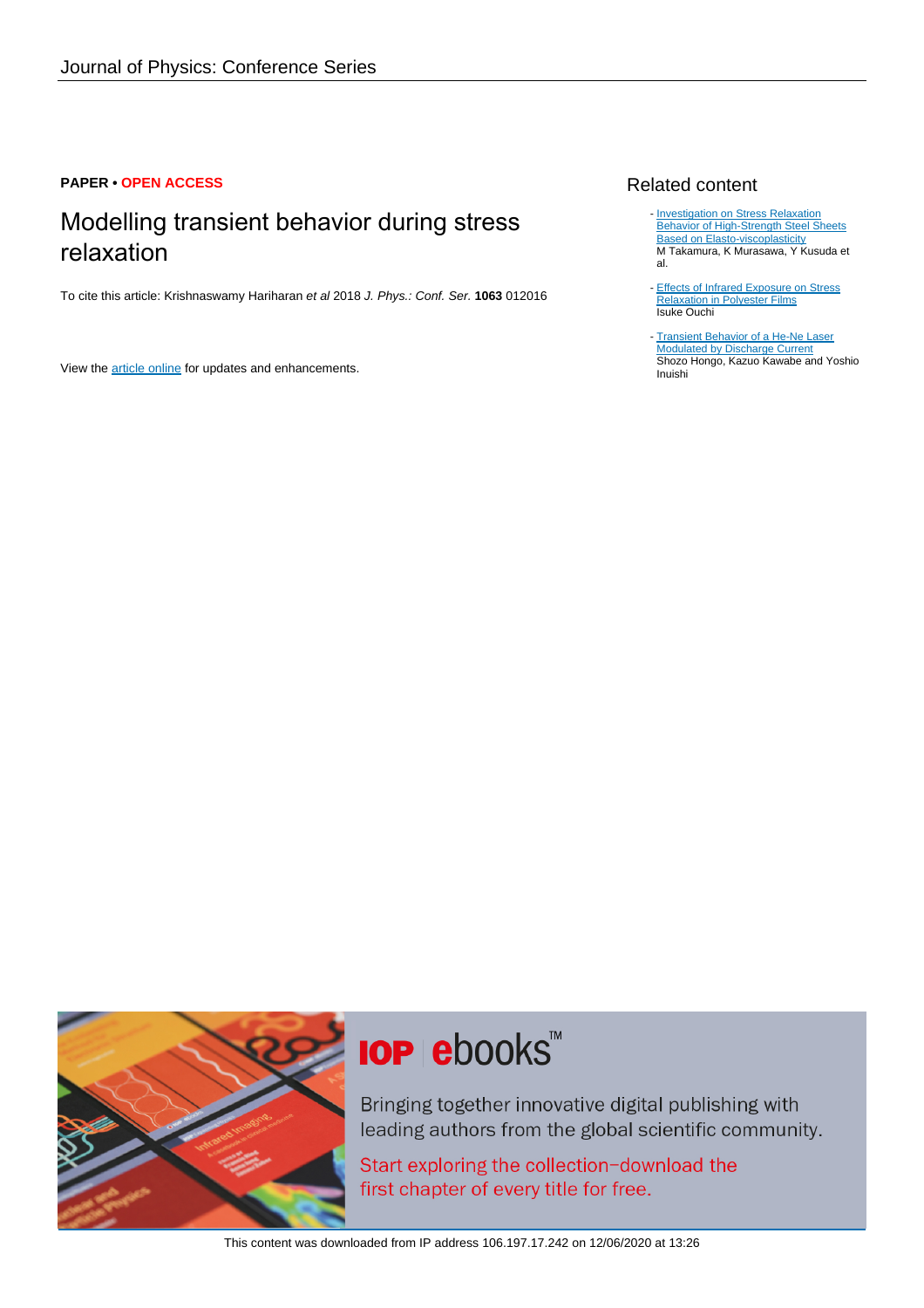## Modelling transient behavior during stress relaxation

Krishnaswamy Hariharan<sup>1</sup>, Jayant Jain<sup>2</sup> and Myoung Gyu Lee<sup>3</sup>

<sup>1</sup> Indian Institute of Technology Madras, Chennai, India 600020

2 Indian Institute of Technology Delhi, New Delhi, India 110016

<sup>3</sup> Materials Science and Engineering, Seoul National University, Seoul 08826, S. Korea

E-mail: hariharan@iitm.ac.in

Abstract. Stress relaxation test is widely used to estimate activation parameters during plastic deformation. The one-dimensional theoretical models used to predict the stress relaxation behavior uses the Orowan rate equation to derive the stress drop as a function of time. Classical models assume that the average mobile dislocation density and internal stress remain invariant during the test. Although subsequent works have extended the original models, the treatment is still incomplete. In the present work, two of the existing stress relaxation models, power law model and logarithmic model are analyzed using the experimental data obtained from SS 316. The models are modified based on the understanding of mechanics of deformation mechanism during stress relaxation. The modified power law model was found to be inconsistent mathematically whereas the modified logarithmic model was found to improve the accuracy of prediction.

#### 1. Introduction

Stress relaxation test is one of the simplest transient tests. A typical stress relaxation test is performed by interrupting an uniaxial tensile test for a pre-defined time interval (in the order of 60s) at a fixed total strain. It has been shown that the stress relaxation phenomenon in materials has a major contribution in the formability improvement [1, 2]. Since then, efforts have been made to systematically quantify the contribution of stress relaxation in ductility improvement through uniaxial tensile tests[1]. It was shown that the improvement is pronounced at high pre-strain, strain rate and longer hold time. Similar improvements in other materials such as titanium [3] and stainless steel [4, 5] has been reported.

The stress relaxation test has been widely used in the past to determine the metallurgical parameters related to plastic deformation. The stress drops continuously with time and the stress- time relation has been used to estimate the activation volume  $[6, 7]$ , long range internal stress[8] and other rate dependent constitutive relations [9, 10]. However, the structural changes and microscopic mechanisms that occur during stress relaxation have been largely ignored. Understanding these mechanisms [11] are essential to correlate the stress relaxation behaviour with ductility improvement. The phenomenological models of stress relaxation can give an insight on the effects of different physical mechanisms responsible for stress relaxation. The widely used models for stress relaxation are reviewed in the following section. The limitations of the models when attempting to account for the variation of internal stress and mobile dislocation density is highlighted and new modifications of the models are proposed.

1 Content from this work may be used under the terms of the[Creative Commons Attribution 3.0 licence.](http://creativecommons.org/licenses/by/3.0) Any further distribution of this work must maintain attribution to the author(s) and the title of the work, journal citation and DOI. Published under licence by IOP Publishing Ltd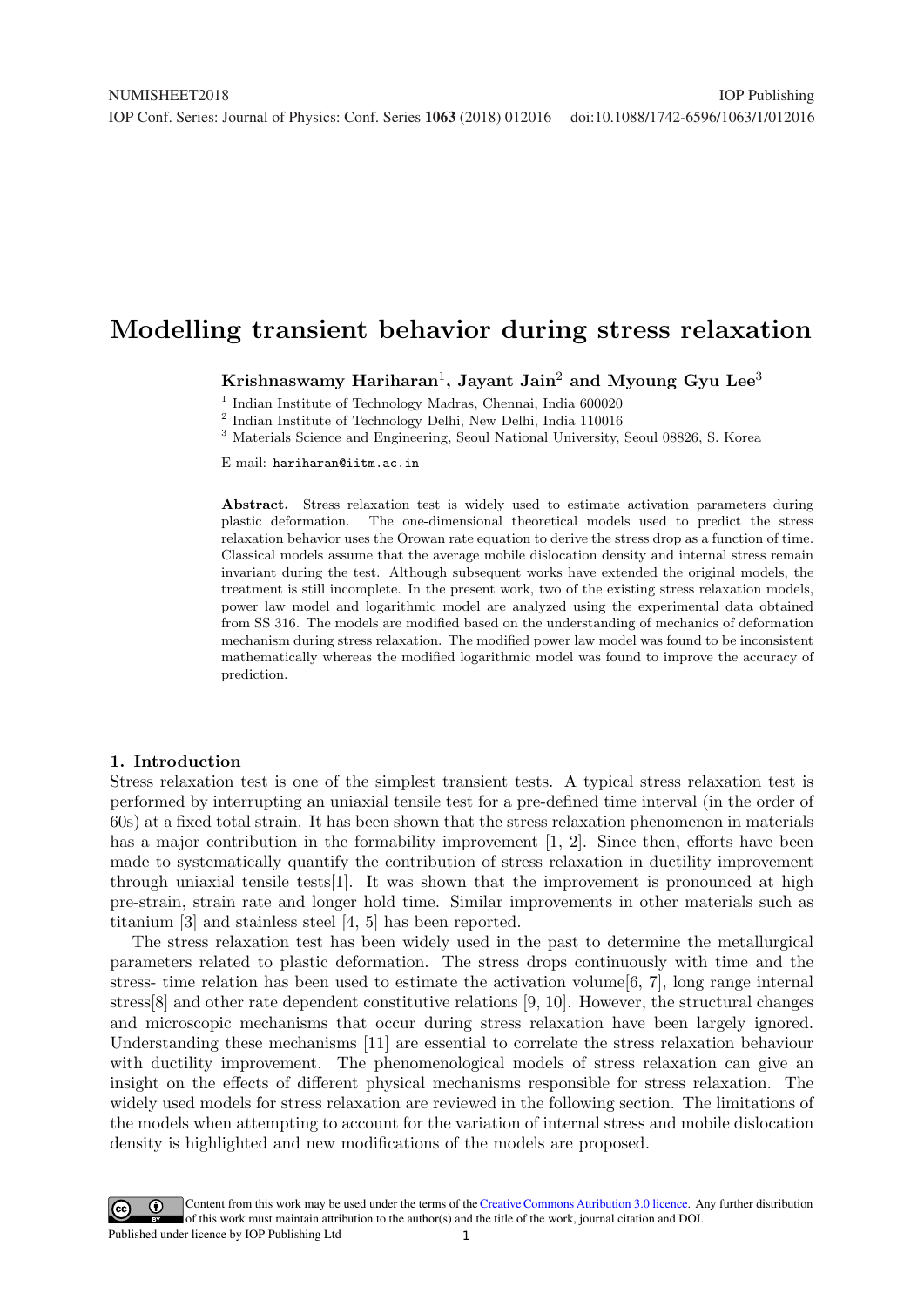#### 2. Modelling stress relaxation

The flow stress of a rate dependent metallic material drops continuously during stress relaxation. Several models have been proposed in the past to predict the stress vs time during stress relaxation, many of which are summarized in the excellent review [12]. The flow stress  $(\sigma)$ in a dislocation controlled plastic deformation can be modelled as a sum of internal stress( $\sigma_i$ ) due to the long range obstacles and effective stress  $(\sigma^*)$  due to short range obstacles [13].

$$
\sigma = \sigma_i + \sigma^* \tag{1}
$$

Since the total strain remains constant  $(\varepsilon_t = \varepsilon_e + \varepsilon_p = C)$  during relaxation,  $d\varepsilon_t = 0$ .

$$
\dot{\varepsilon}_p = -\dot{\varepsilon}_e \quad or \quad -\frac{\dot{\sigma}}{E} \tag{2}
$$

where 'E' is the Young's Modulus. From Orowan's equation [14], the plastic strain rate is given as

$$
\dot{\varepsilon}_p = \phi b \rho_m v \tag{3}
$$

where  $\rho_m$  is the mobile dislocation density, b, Burgers vector, v, the average dislocation velocity and  $\phi$  is a constant. Based on the empirical results, [15, 16], the average dislocation velocity can be modelled as

$$
v = B(\sigma^*)^{m^*} \tag{4}
$$

where  $m^*$  is the effective stress exponent obtained from data fitting. From equations 2,3 and 4,

$$
-\dot{\sigma} = E\phi b B\rho_m (\sigma^*)^{m^*} \tag{5}
$$

Assuming constancy in  $\rho_m$  and  $\sigma_i$ , Gupta and Li [16] integrated eq.5 as

$$
\sigma^* = K(t+a)^{-n} \tag{6}
$$

where  $K = E \phi b B \rho_m (m^* - 1)$ ,  $n = \frac{1}{m^* - 1}$  and a is the integration constant.

An alternate method is considering a thermally activated dislocation movement, where the average dislocation velocity,  $v \text{ can be written in the Arrhenius rate form } [12, 17]$  as

$$
v = v_0 \cdot exp\left[-\frac{\Delta G_0 - V^* \sigma^*}{kT}\right]
$$
\n(7)

 $v_0$  is a constant relating the average dislocation distance during each activation,  $\Delta G_0$  is the activation energy corresponding to zero stress,  $V^*$ , k and T are activation volume, Boltzmann constant and absolute temperature respectively.

Substituting eqns. 7 and 2 in the Orowan equation (eq. 3)and integrating will yield a logarithmic stress-time relation [18, 12, 17] during relaxation.

$$
\sigma_{(t)} = \sigma_{(0)} - \alpha \ln(1 + \beta t) \tag{8}
$$

where  $\sigma_{(0)}$  is the stress at the beginning of the relaxation when time,  $t = 0$ .  $\alpha$  and  $\beta$  are constants [17]. The above equation (eq.8) is valid if the internal stress,  $\sigma_i$  and the mobile dislocation density,  $\rho_m$  does not change during relaxation.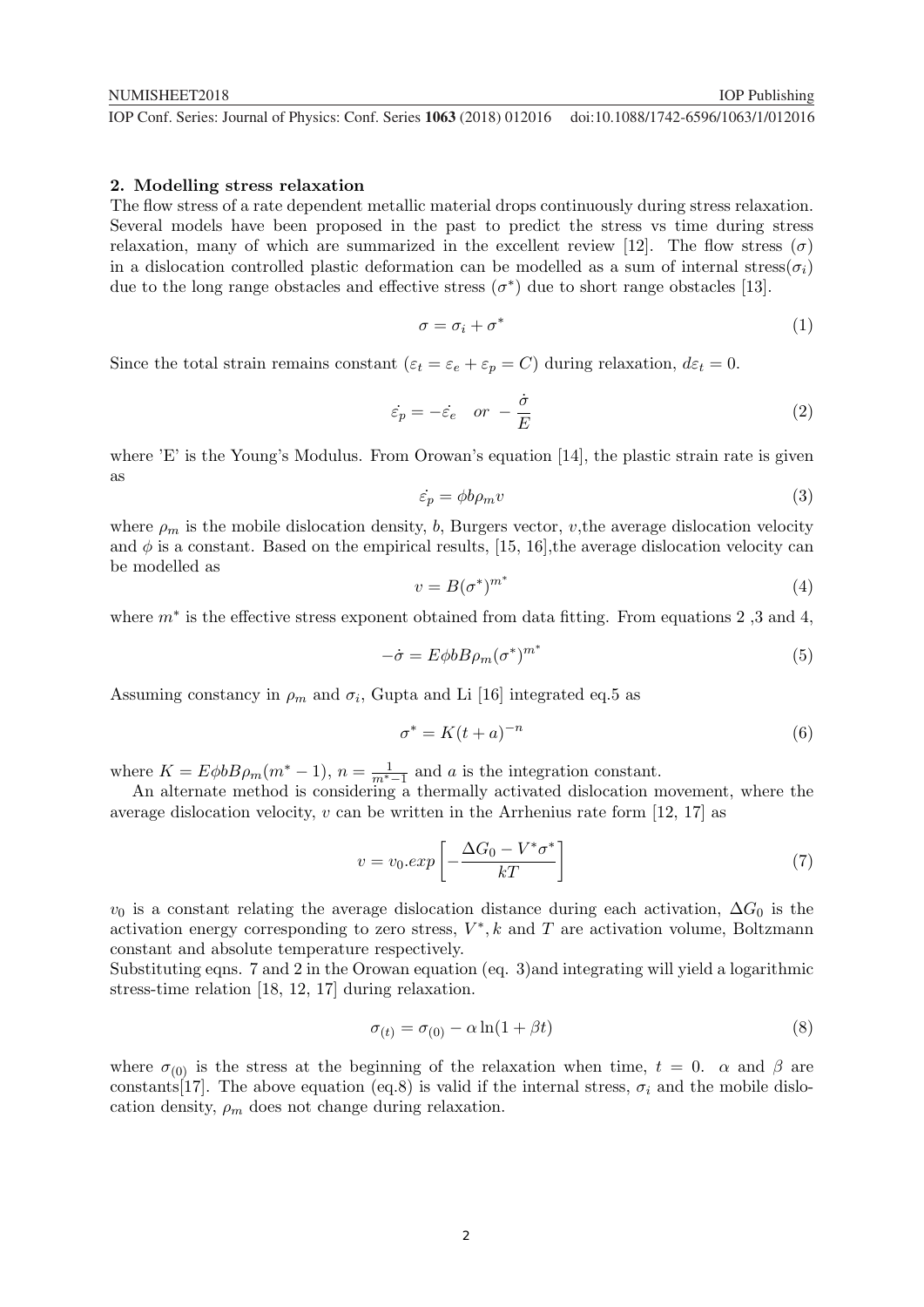#### 3. New model for stress relaxation

The assumption of constant  $\sigma_i$  and  $\rho_m$  above is only a special case in the analysis of stress relaxation. The non-constancy of  $\sigma_i$  and  $\rho_m$  during stress relaxation were long known [19, 20, 12]. Their variation however was thought to be negligible [20]. Subsequent studies involving repeated relaxation tests [21, 22] and other microstructural studies [17, 23, 11] report that it is essential to consider the variation of mobile dislocation density when modelling stress relaxation.

An accurate description of stress relaxation should account for the variation of both the dislocation density and internal stress with time [17]. Limited attempts have been made in the past [20, 24, 21] to accommodate the effect of varying  $\rho_m$  and  $\sigma_i$  in the stress relaxation models. However, the assumptions in each of the modified models limits its applications for a wide range of relaxation behaviour. In the present work, the classical power law and logarithmic models are modified to include the transient effect of  $\rho_m$  and  $\sigma_i$ .

Xiao and Bai [24] proposed hyperbolic function for the reduction in mobile dislocation density with time. However its less flexible. The variation of  $\rho_m$  is expected to share a similar mathematical form of  $v$  [21, 7],

$$
\frac{\rho_{m(t)}}{\rho_{m0}} = (v/v_0)^p \tag{9}
$$

where  $\rho_{m(t)}$  and  $\rho_{m0}$  represent the time dependent and initial mobile dislocation densities, and p is the exponent.

Substituting eq.9 in eq.4,

$$
\rho_{m(t)} = \rho_{m0} B' (\sigma^*)^{pm^*} \tag{10}
$$

The reduction of mobile dislocation density during relaxation can be either due to mutual annihilation or by conversion to sessile dislocations.The fraction of mobile dislocations that becomes immmobile contributes to an increase in internal stress  $(\sigma_i)$ . The plastic strain continuously increases during stress relaxation (eq.2) and the strain hardening due to plastic strain further increases the internal stress. The time dependent recovery [11] decreases the internal stress with time. The net change in internal stress during relaxation can be assumed to be small and linearly related [12] with the strain change.

$$
\Delta \sigma_{i(t)} = \theta_r \Delta \varepsilon(t) = \frac{\theta_r \Delta \sigma(t)}{E}
$$
\n(11)

Combining eq.1 and eq.11,

$$
\frac{d\sigma^*}{dt} = \frac{d\sigma}{dt} \left( 1 - \frac{\theta_r}{E} \right) \tag{12}
$$

Substituting eqns.12,10 in eq.6 and integrating yields,

$$
\sigma = \sigma_{i(o)} + K'(t+a)^{-n^*} \tag{13}
$$

 $\sigma_{i(o)}$  is the internal stress at the beginning of the relaxation. Eq.13 is similar to eq.6, except that the exponent, $-n^* = \frac{1}{n^*}$  $\frac{1}{m*(1+p)-1}$  accommodates the change in mobile dislocation density and  $K'$  the variation of internal stress with time.

Similar modifications can be proposed for the logarithmic stress-time relation (eq.8). Mohebbi et al. [17] proposed a generalized modification of logarithmic model as follows

$$
\sigma_0 - \sigma = \alpha \ln \left\{ 1 + \beta \int \frac{\rho_{m(t)}}{\rho_{m0}} dt \right\} \tag{14a}
$$

$$
\dot{\sigma^*} = -\alpha \beta \exp\left(\frac{\sigma^*(t) - \sigma^*(0)}{\alpha}\right) - \dot{\sigma}_{i(t)} \tag{14b}
$$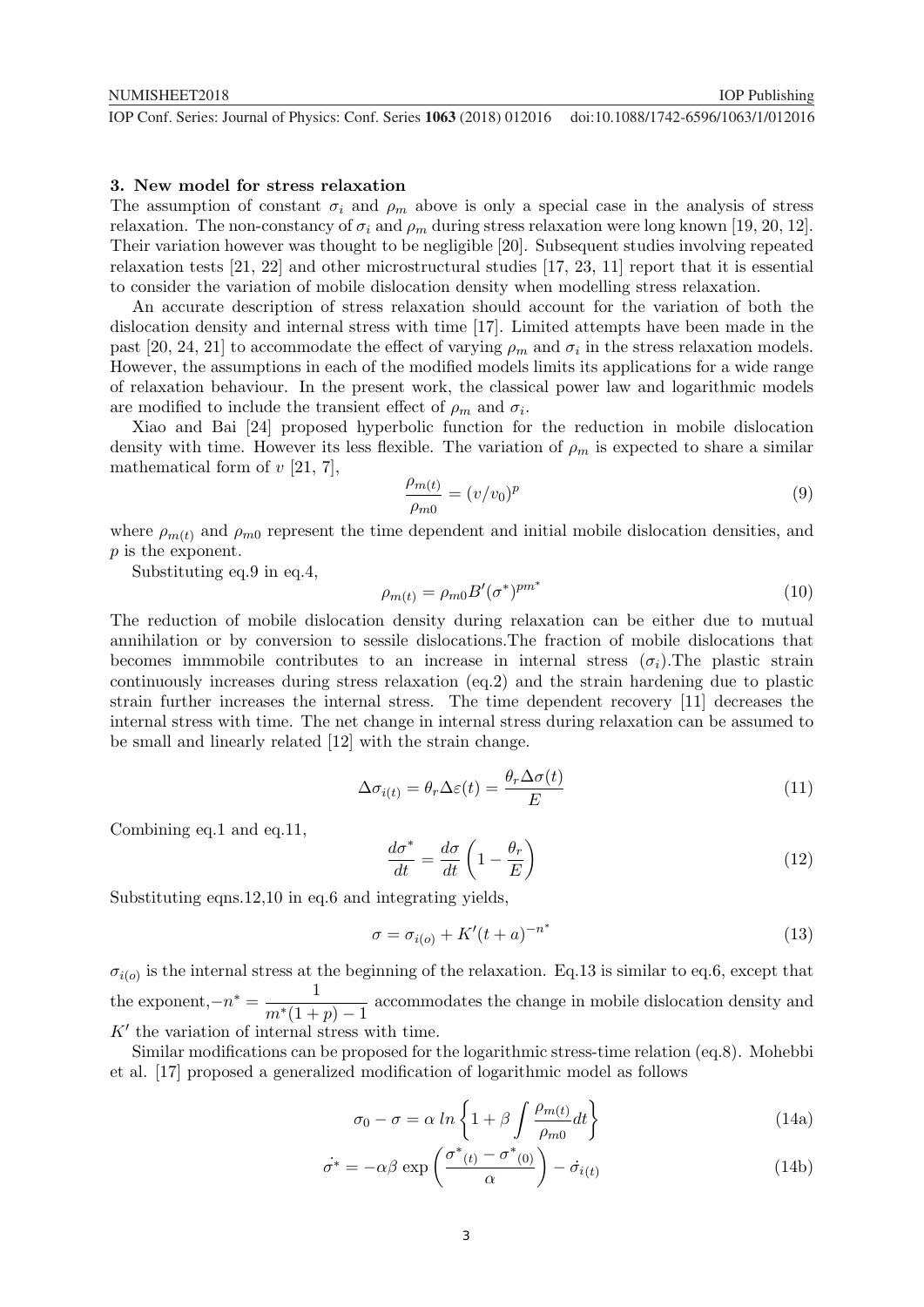Eqns.14a and 14b independently and respectively accommodated the variation of  $\rho_m$  and  $\sigma_i$ during stress relaxation. In the present work, the variation of internal stress with time is modelled as indicated by eq.12. The constant,  $\beta$  in eq.8 is directly proportional to the mobile dislocation density. In a recent study [17], three different trends of  $\frac{\rho_{m(t)}}{\rho_{m0}}$  vs time in logarithmic scale is discussed, viz, concave up, concave down and linear. An exponential function of the form  $e^{\lambda t} \{\lambda < 0\}$  can be used to model such variation of mobile dislocation density with time. Therefore, the modified model is given as,

$$
\sigma_{(t)} = \sigma_{(0)} - \bar{\alpha} \ln(1 + \bar{\beta}_{(t)} t) \tag{15}
$$

where  $\bar{\alpha}$  and  $\bar{\beta}$  are constants. $\bar{\alpha}$  is scaled using eq.12 to model the internal stress. The time dependent evolution of mobile dislocation density is modelled using the constant,  $\beta$  given by  $\bar{\beta} = \bar{\beta}_0 . e^{\lambda t}.$ 

#### 4. Results and Discussion

The modified power law model and logarithmic model proposed in the present work is evaluated using the stress relaxation test results of SS316 and AA 8011 alloy published in [4] and [25] respectively. A representative fit of the data using modified power law and modified logarithmic law are shown in Fig.1 and Figure 2 respectively.



Both the models fit the experimental data very well. The parameters obtained for different conditions are tabulated in Table.1. The exponent  $-n^*$  in eq.13 can be estimated from the log-log plot of stress rate vs time [16, 17], as shown in Fig.3. While estimating the parameters, it is noticed (Table.1) that the magnitude of the slope (Fig.3),  $|S| < 1$  at larger strain of 25% in SS 316 and at all the conditions in AA 8011. This will yield a positive value for  $-n^*$ , which cannot explain the decrease of stress with time using eq.13. Thus eq.13 is feasible only when  $|S| > 1$ .

The logarithmic model on the other hand is found to be applicable for a wide range of experimental conditions. The modified logarithmic law proposed allows additional flexibility so that the restriction of  $|S| = 1$  in the original logarithmic model can be overcome.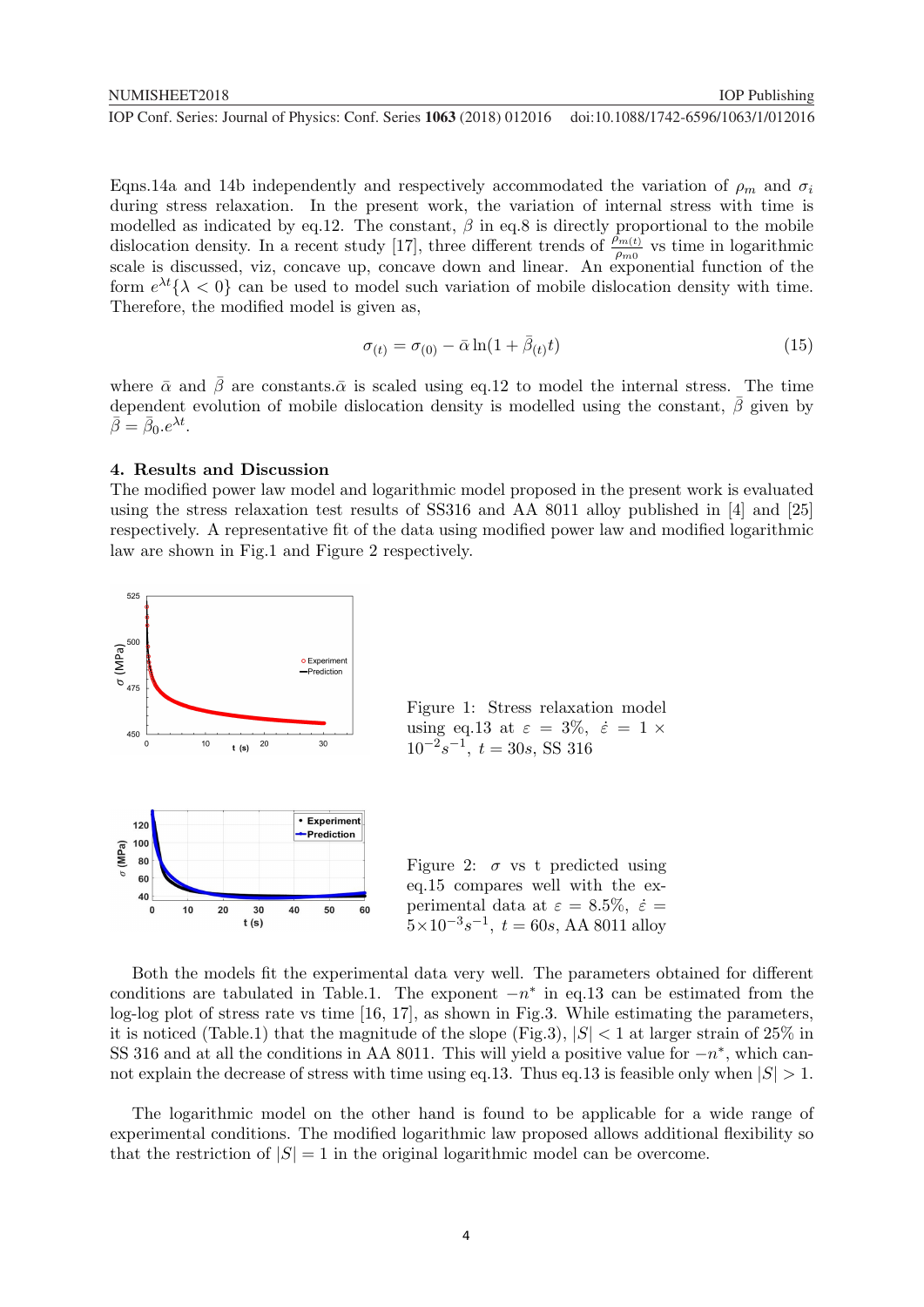| $\varepsilon(\%)$ | Slope $[ln(\dot{\sigma}) \text{ vs } ln(t)]$ Modified Power law |                                    | Modified logarithmic law               |
|-------------------|-----------------------------------------------------------------|------------------------------------|----------------------------------------|
| SS316             |                                                                 |                                    |                                        |
| 15                | $-1.287$                                                        | $641.2 + 43.42(t + 0.14)^{-0.287}$ | $718.8 - 9.8 ln[1 + 37.4te^{-0.028t}]$ |
| 25                | $-0.808$                                                        | Not feasible                       | $852.3 - 12.2 ln[1 + 62.1te^{-0.06t}]$ |
| AA 8011           |                                                                 |                                    |                                        |
| 8.5               | $-0.87$                                                         | Not feasible                       | $1355 - 24.76 ln[1 + 4.05te^{-0.03t}]$ |

Table 1: Modified Stress relaxation models,  $\dot{\varepsilon} = 1 \times 10^{-2} s^{-1}$  and t=30 s for SS 316 and  $\dot{\varepsilon} = 5e^{-3}s^{-1}$  and t=60 s for AA 8011 alloy



Figure 3: log-log plot of  $\dot{\sigma}$  vs time, AA 8011 alloy

#### 5. Conclusion

In the present work, two new models to predict the stress relaxation behaviour have been proposed. The new models are modification of the widely used power law and logarithmic models. Both the models overcome the limitations of the existing models in accounting the variation of mobile dislocation density and internal stress during relaxation. The modified power law model, however yielded physically infeasible results under certain conditions of high plastic strain and therefore is not recommended. The modified logarithmic model is found to be suitable for a wide range of test parameters.

#### 6. References

- [1] Hariharan K, Majidi O, Kim C, Lee M and Barlat F 2013 Materials & Design 52 284–288 ISSN 02613069
- [2] Yamashita H and Ueno H 2013 AIP Conference Proceedings 1567
- [3] Eipert I, Sivaswamy G, Bhattacharya R, Amir M and Blackwell P 2014 Key Engineering Materials 611-612 92–98 ISSN 1662-9795
- [4] Hariharan K, Dubey P and Jain J 2016 Materials Science and Engineering: A 673 250–256 ISSN 0921-5093
- [5] Li X, Li J, Ding W, Zhao S and Chen J 2017 Journal of Materials Engineering and Performance ISSN 1059-9495
- [6] Wang Y, Liu Y and Wang J 2015 Materials Science and Engineering: A 635 86–93 ISSN 09215093
- [7] Diologent F, Goodall R and Mortensen A 2011 Acta Materialia 59 6869–6879 ISSN 13596454
- [8] Trojanová Z and Lukáč P 2011 Procedia Engineering 10 2318–2323 ISSN 18777058
- [9] Swearengen J, Rohde R and Hicks D 1976 Acta Metallurgica 24 969–975 ISSN 00016160
- [10] Krempl E and Khan F 2003 International Journal of Plasticity 19 1069–1095 ISSN 07496419
- [11] Varma A, Gokhale A R, Jain J, Hariharan K, Cizek P and Barnett M 2017 Philosophical Magazine Accepted ISSN 14786443
- [12] Dotsenko V I 1979 Physica Status Solidi (B) 11 11–43 ISSN 03701972
- [13] Seeger A, Diehl J, Mader S and Rebstock H 1957 Philosophical Magazine 2 323–350 ISSN 0031-8086
- [14] Orowan E 1940 Proceedings of the Physical Society 52 8 ISSN 0959-5309
- [15] Johnston W G and Gilman J J 1959 Journal of Applied Physics 30 129–144 ISSN 00218979
- [16] Gupta I and Li J C M 1970 Metallurgical Transactions 1 2323–2330 ISSN 0360-2133